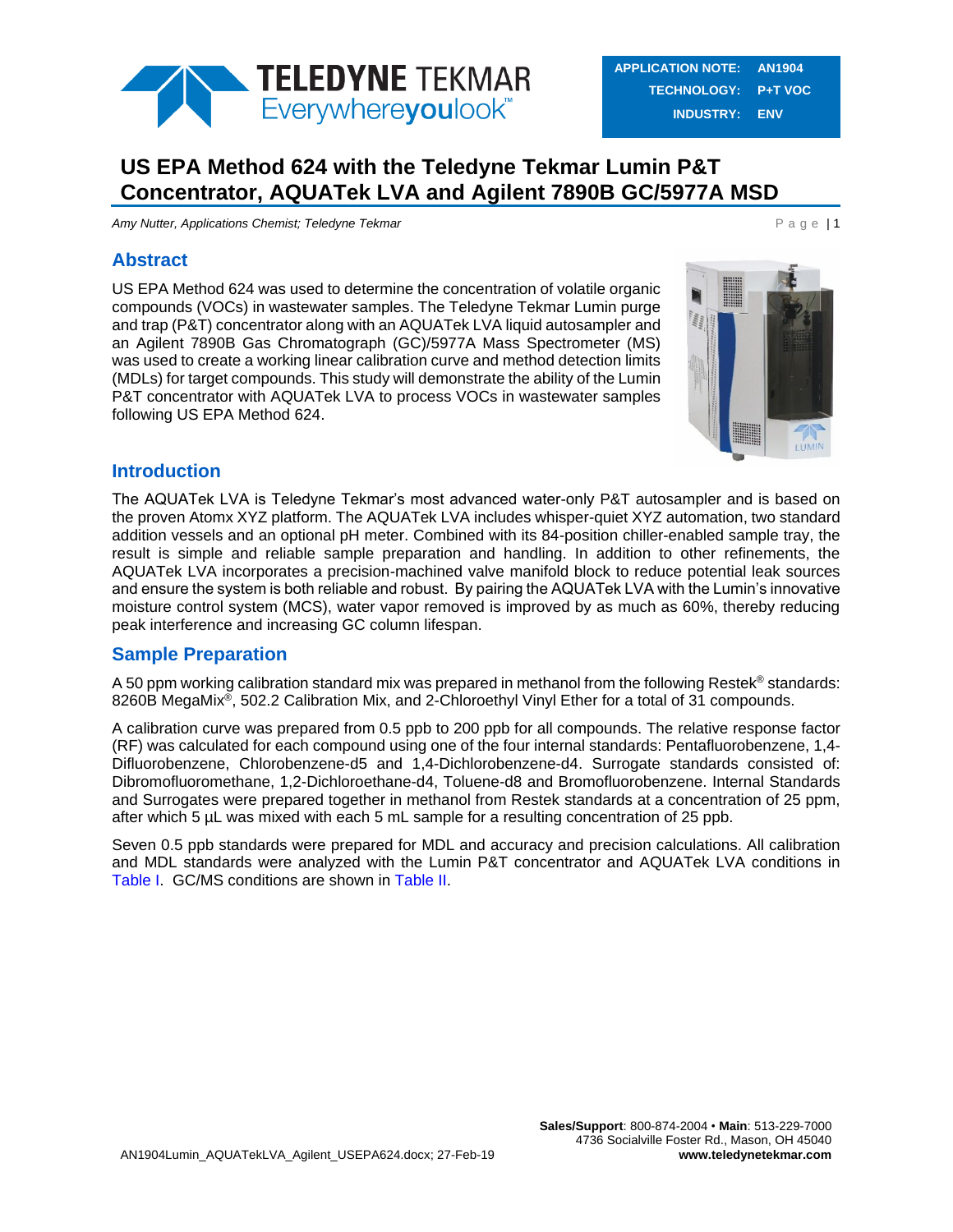

## **Experimental Instrument Conditions**

<span id="page-1-0"></span>

| <b>Table I</b><br>Teledyne Tekmar Lumin P&T Concentrator/AQUATek LVA Water Method Conditions |                 |                              |                 |  |  |
|----------------------------------------------------------------------------------------------|-----------------|------------------------------|-----------------|--|--|
| <b>Standby</b>                                                                               | <b>Variable</b> | <b>Desorb</b>                | <b>Variable</b> |  |  |
| Valve Oven Temp                                                                              | 150 °C          | Desorb Preheat Temp          | 245 °C          |  |  |
| <b>Transfer Line Temp</b>                                                                    | 150 °C          | Desorb Temp                  | 250 °C          |  |  |
| Sample Mount Temp                                                                            | 90 °C           | Desorb Time                  | 2.00 min        |  |  |
| <b>Standby Flow</b>                                                                          | 10 mL/min       | Drain Flow                   | 300 mL/min      |  |  |
| Purge Ready Temp                                                                             | 35 °C           | <b>GC Start Signal</b>       | Begin Desorb    |  |  |
| MCS Purge Temp                                                                               | 20 °C           |                              |                 |  |  |
| <b>Purge</b>                                                                                 | <b>Variable</b> | <b>Bake</b>                  | <b>Variable</b> |  |  |
| Purge Temp                                                                                   | 20 °C           | <b>Bake Time</b>             | 2.00 min        |  |  |
| Purge Time                                                                                   | 11.00 min       | <b>Bake Temp</b>             | 280 °C          |  |  |
| Purge Flow                                                                                   | 40 mL/min       | <b>Bake Flow</b>             | 200 mL/min      |  |  |
| Dry Purge Temp                                                                               | 20 °C           | <b>MCS Bake Temp</b>         | 180 °C          |  |  |
| Dry Purge Time                                                                               | 1.00 min        |                              |                 |  |  |
| Dry Purge Flow                                                                               | 100 mL/min      | <b>AQUATek LVA</b>           | <b>Variable</b> |  |  |
| Sample Temp                                                                                  | 40 °C           | Sample Loop Time             | 0.35 min        |  |  |
| Pre-Purge Time                                                                               | 0.50 min        | Sample Transfer Time         | 0.35 min        |  |  |
| Pre-Purge Flow                                                                               | 40 mL/min       | Rinse Loop Time              | 0.30 min        |  |  |
| <b>Preheat Time</b>                                                                          | 1.00 min        | Sweep Needle Time            | $0.30$ min      |  |  |
| Sample Heater Enable                                                                         | Off             | Presweep Time                | 0.25 min        |  |  |
| <b>Trap</b>                                                                                  | K               | <b>Water Temp</b>            | 90 °C           |  |  |
| <b>Chiller Tray</b>                                                                          | Off             | <b>Bake Rinse Cycles</b>     | 1               |  |  |
| <b>Purge Gas</b>                                                                             | Helium          | <b>Bake Rinse Drain Time</b> | 0.35 min        |  |  |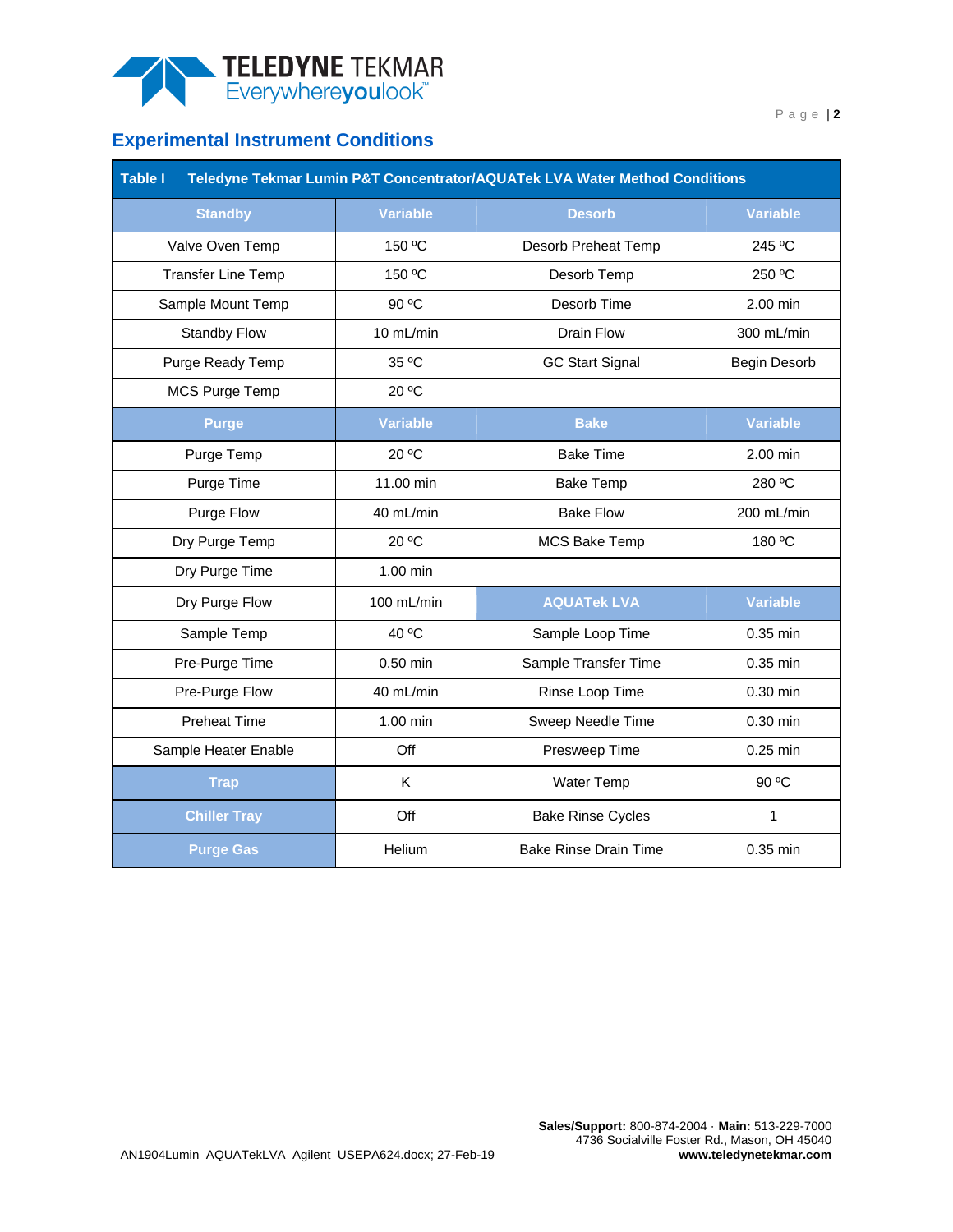

<span id="page-2-0"></span>

| Table II<br><b>Agilent 7890B GC and 5977A MSD System Conditions</b> |                                                                                       |  |  |  |  |  |
|---------------------------------------------------------------------|---------------------------------------------------------------------------------------|--|--|--|--|--|
| <b>Agilent 7890B GC Conditions</b>                                  |                                                                                       |  |  |  |  |  |
| Column                                                              | Rtx <sup>®</sup> -VMS, 20 m x 0.18 mm, 1µm Film, Helium - 1 mL/min                    |  |  |  |  |  |
| Oven Profile                                                        | 35 °C, 4 min, 15 °C/min to 85 °C, 30 °C/min to 225 °C, 2 min hold, Run Time 14.00 min |  |  |  |  |  |
| Inlet                                                               | 180 °C, 120:1 Split, 19.752 psi                                                       |  |  |  |  |  |
| <b>Agilent 5977A MSD Conditions</b>                                 |                                                                                       |  |  |  |  |  |
| Temp                                                                | Transfer Line 225 °C: Source 230 °C: Quad 150 °C                                      |  |  |  |  |  |
| Scan                                                                | Range 35 m/z to 260 m/z, Solvent Delay 0.50 min, Normal Scanning                      |  |  |  |  |  |
| Gain                                                                | Gain Factor 10.00, Autotune                                                           |  |  |  |  |  |

#### **Results**

The relative standard deviation (%RSD) of the RFs for the calibration curve, MDL and accuracy and precision data are shown in [Table III.](#page-2-1) [Figure 1](#page-3-0) displays a 50 ppb standard, indicating excellent peak resolution for gas standards VOCs.

<span id="page-2-1"></span>

| Table III US EPA Method 624 Calibration, Accuracy and Precision Data |                                               |                     |                             |                                                    |                                |                               |  |
|----------------------------------------------------------------------|-----------------------------------------------|---------------------|-----------------------------|----------------------------------------------------|--------------------------------|-------------------------------|--|
|                                                                      | <b>Calibration</b>                            |                     |                             | Accuracy and Precision (n=7, 0.5 ppb) <sup>1</sup> |                                |                               |  |
| <b>Compound</b>                                                      | <b>Linearity</b><br><b>RF</b><br>$(520\%RSD)$ | <b>MDL</b><br>(ppb) | <b>Average</b><br><b>RF</b> | <b>Average</b><br><b>Concentration</b><br>(ppb)    | <b>Accuracy</b><br>$(70-130%)$ | <b>Precision</b><br>(≤20%RSD) |  |
| Pentafluorobenzene (IS)                                              |                                               |                     |                             |                                                    |                                |                               |  |
| Chloromethane                                                        | 10.8                                          | 0.13                | 0.226                       | 0.54                                               | 107                            | 7.91                          |  |
| Vinyl Chloride                                                       | 13.7                                          | 0.16                | 0.363                       | 0.52                                               | 103                            | 9.96                          |  |
| Bromomethane <sup>2</sup>                                            | 0.995                                         | 0.06                | 0.468                       | 0.63                                               | 127                            | 2.77                          |  |
| Chloroethane                                                         | 9.34                                          | 0.17                | 0.239                       | 0.56                                               | 112                            | 9.78                          |  |
| Trichlorofluoromethane                                               | 13.6                                          | 0.12                | 0.747                       | 0.49                                               | 99                             | 7.73                          |  |
| 1,1-Dichloroethene                                                   | 10.4                                          | 0.11                | 0.410                       | 0.55                                               | 110                            | 6.53                          |  |
| Methylene Chloride                                                   | 9.54                                          | 0.06                | 0.502                       | 0.58                                               | 115                            | 3.07                          |  |
| trans-1,2-Dichloroethene                                             | 8.95                                          | 0.12                | 0.309                       | 0.51                                               | 103                            | 7.65                          |  |
| 1,1-Dichloroethane                                                   | 7.51                                          | 0.06                | 0.373                       | 0.52                                               | 103                            | 3.87                          |  |
| Chloroform                                                           | 6.86                                          | 0.08                | 0.484                       | 0.53                                               | 106                            | 4.57                          |  |
| 1,1,1-Trichloroethane                                                | 13.2                                          | 0.11                | 0.448                       | 0.50                                               | 101                            | 7.03                          |  |
| Dibromofluoromethane (SURR)                                          | 1.81                                          |                     | 0.442                       | 25.1                                               | 100                            | 1.52                          |  |
| Carbon Tetrachloride                                                 | 14.1                                          | 0.11                | 0.470                       | 0.56                                               | 112                            | 6.04                          |  |
| 1,2-Dichloroethane-d4 (SURR)                                         | 3.81                                          |                     | 0.310                       | 26.0                                               | 104                            | 1.91                          |  |
| Benzene                                                              | 8.75                                          | 0.07                | 1.03                        | 0.50                                               | 100                            | 4.48                          |  |
| 1.2-Dichloroethane                                                   | 9.11                                          | 0.09                | 0.318                       | 0.57                                               | 114                            | 4.92                          |  |
| 1,4-Diflourobenzene (IS)                                             |                                               |                     |                             |                                                    |                                |                               |  |
| Trichloroethylene                                                    | 11.8                                          | 0.13                | 0.340                       | 0.54                                               | 108                            | 7.74                          |  |
| 1,2-Dichloropropane                                                  | 11.1                                          | 0.13                | 0.169                       | 0.56                                               | 112                            | 7.21                          |  |
| Bromodichloromethane                                                 | 6.10                                          | 0.05                | 0.289                       | 0.47                                               | 95                             | 3.15                          |  |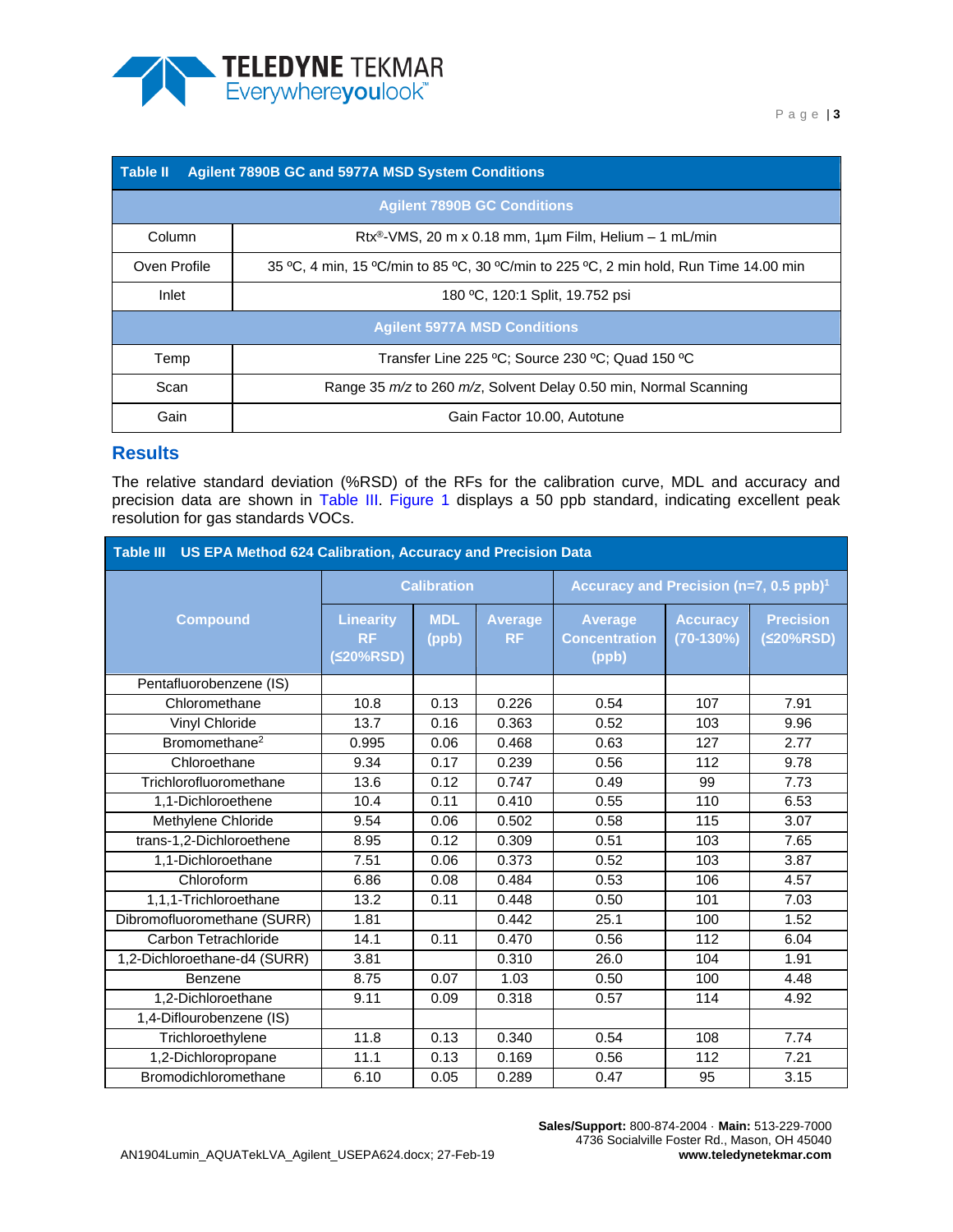

| Table III US EPA Method 624 Calibration, Accuracy and Precision Data |                                            |                     |                             |                                                    |                                |                               |  |
|----------------------------------------------------------------------|--------------------------------------------|---------------------|-----------------------------|----------------------------------------------------|--------------------------------|-------------------------------|--|
|                                                                      | <b>Calibration</b>                         |                     |                             | Accuracy and Precision (n=7, 0.5 ppb) <sup>1</sup> |                                |                               |  |
| <b>Compound</b>                                                      | <b>Linearity</b><br><b>RF</b><br>(≤20%RSD) | <b>MDL</b><br>(ppb) | <b>Average</b><br><b>RF</b> | <b>Average</b><br><b>Concentration</b><br>(ppb)    | <b>Accuracy</b><br>$(70-130%)$ | <b>Precision</b><br>(≤20%RSD) |  |
| 2-Chloroethyl Vinyl Ether                                            | 9.71                                       | 0.10                | 0.094                       | 0.45                                               | 91                             | 7.35                          |  |
| cis-1,3-Dichloropropene                                              | 8.30                                       | 0.10                | 0.298                       | 0.46                                               | 93                             | 6.61                          |  |
| Toluene-d8 (SURR)                                                    | 0.880                                      |                     | 1.17                        | 24.7                                               | 99                             | 0.456                         |  |
| Toluene                                                              | 11.9                                       | 0.09                | 0.954                       | 0.51                                               | 103                            | 5.39                          |  |
| trans-1,3-Dichloropropene                                            | 8.33                                       | 0.11                | 0.272                       | 0.48                                               | 95                             | 7.27                          |  |
| Tetrachloroethene                                                    | 14.1                                       | 0.09                | 0.621                       | 0.56                                               | 112                            | 4.92                          |  |
| 1,1,2-Trichloroethane                                                | 2.87                                       | 0.11                | 0.240                       | 0.47                                               | 94                             | 7.56                          |  |
| Chlorobenzene-d5 (IS)                                                |                                            |                     |                             |                                                    |                                |                               |  |
| Dibromochloromethane                                                 | 8.58                                       | 0.09                | 0.280                       | 0.47                                               | 95                             | 6.28                          |  |
| Chlorobenzene                                                        | 9.61                                       | 0.13                | 0.638                       | 0.53                                               | 105                            | 7.95                          |  |
| Ethylbenzene                                                         | 14.7                                       | 0.14                | 0.847                       | 0.48                                               | 95                             | 9.25                          |  |
| Bromoform                                                            | 9.67                                       | 0.16                | 0.253                       | 0.44                                               | 89                             | 11.6                          |  |
| Bromofluorobenzene (SURR)                                            | 4.04                                       |                     | 0.387                       | 23.3                                               | 93                             | 0.840                         |  |
| 1,4-Dichlorobenzene-d4 (IS)                                          |                                            |                     |                             |                                                    |                                |                               |  |
| 1,1,2,2-Tetrachloroethane                                            | 4.94                                       | 0.11                | 0.288                       | 0.46                                               | 93                             | 7.64                          |  |
| 1,3-Dichlorobenzene                                                  | 11.8                                       | 0.11                | 0.909                       | 0.51                                               | 102                            | 6.81                          |  |
| 1,4-Dichlorobenzene                                                  | 9.02                                       | 0.15                | 0.937                       | 0.54                                               | 107                            | 8.88                          |  |
| 1,2-Dichlorobenzene                                                  | 8.77                                       | 0.12                | 0.913                       | 0.53                                               | 105                            | 7.03                          |  |

1. Data from seven 0.5 ppb samples.

2. Compounds were linear regressed.

<span id="page-3-0"></span>



## **Conclusion**

This study demonstrates the capability of the Teledyne Tekmar Lumin P&T concentrator and AQUATek LVA to process wastewater samples for VOCs following US EPA Method 624 with detection by an Agilent 7890B GC/5977A MS. The %RSD of the calibration curve passed all method requirements. Furthermore, MDL and accuracy and precision for seven 0.5 ppb standards showed no interference from excessive water.

By making additional, appropriate changes to the GC oven temperature program, the GC/MS cycle time may also be reduced, increasing laboratory throughput in a 12-hour period.